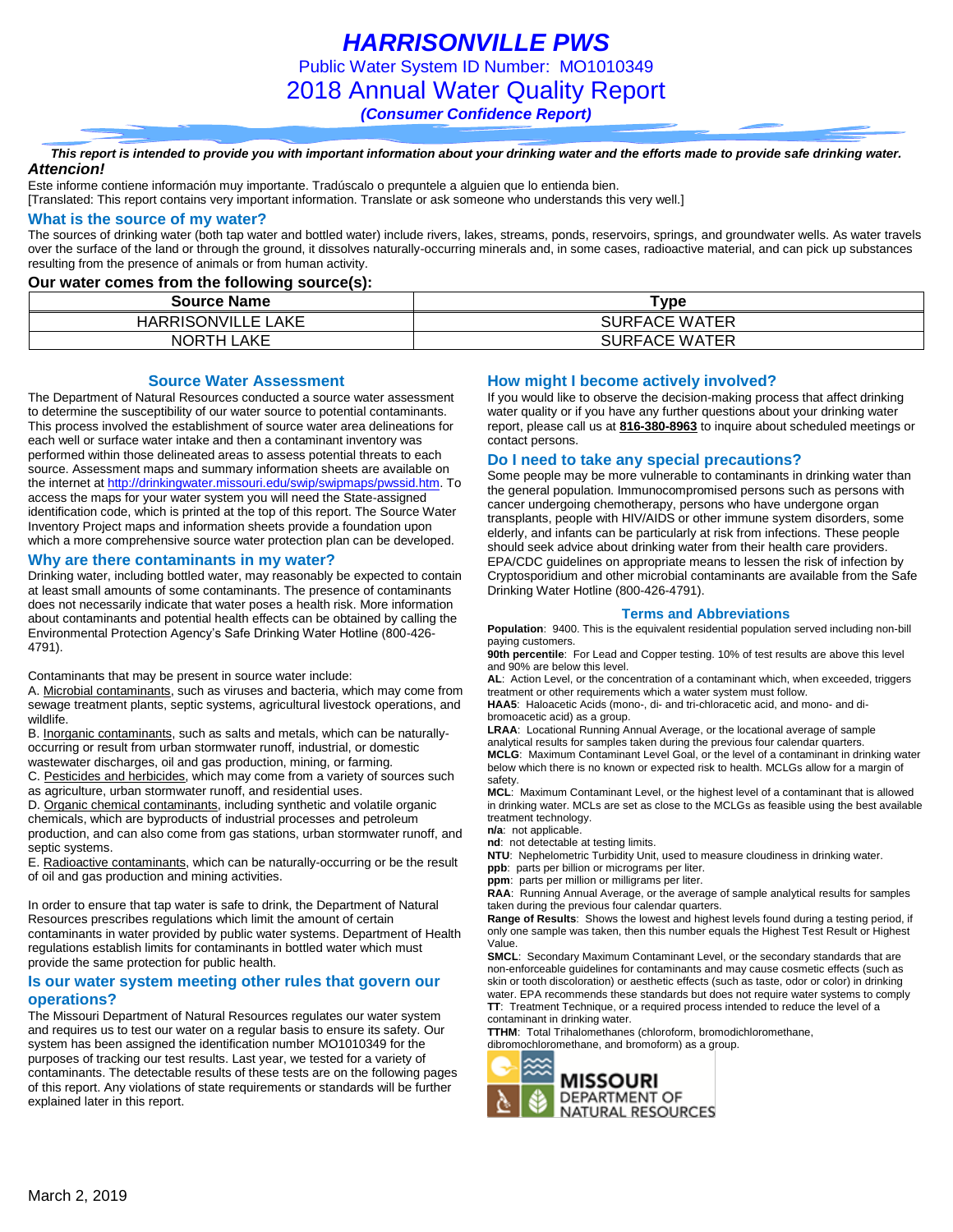# *HARRISONVILLE PWS*

Public Water System ID Number: MO1010349

2018 Annual Water Quality Report

*(Consumer Confidence Report)*

# *Contaminants Report*

HARRISONVILLE PWS will provide a printed hard copy of the CCR upon request. To request a copy of this report to be mailed,

please call us at **816-380-8963***.* The CCR can also be found on the internet at www.dnr.mo.gov/ccr/MO1010349.pdf.

*The state has reduced monitoring requirements for certain contaminants to less often than once per year because the concentrations of these contaminants are not expected to vary significantly from year to year. Records with a sample year more than one year old are still considered representative. No data older than 5 years need be included. If more than one sample is collected during the monitoring period, the Range of Sampled Results will show the lowest and highest tested results. The Highest Test Result, Highest LRAA, or Highest Value must be below the maximum contaminant level (MCL) or the contaminant has exceeded the level of health based standards and a violation is issued to the water system.* 

## *Regulated Contaminants*

| <b>Regulated</b><br><b>Contaminants</b> | <b>Collection</b><br><b>Date</b> | <b>Highest</b><br>Test<br><b>Result</b> | Range of<br><b>Sampled</b><br><b>Result(s)</b><br>$(low - high)$ | Unit | <b>MCL</b> | <b>MCLG</b> | <b>Typical Source</b>                                                                          |
|-----------------------------------------|----------------------------------|-----------------------------------------|------------------------------------------------------------------|------|------------|-------------|------------------------------------------------------------------------------------------------|
| <b>ATRAZINE</b>                         | 11/8/2018                        | 0.78                                    | $0.49 - 0.78$                                                    | ppb  |            |             | Runoff from herbicide used on row crops                                                        |
| <b>BARIUM</b>                           | 2/13/2018                        | 0.0832                                  | 0.0832                                                           | ppm  |            | ◠           | Discharge of drilling wastes; Discharge from metal refineries;<br>Erosion of natural deposits  |
| <b>FLUORIDE</b>                         | 2/13/2018                        | 0.58                                    | 0.58                                                             | ppm  |            |             | Natural deposits; Water additive which promotes strong teeth                                   |
| NITRATE-<br><b>NITRITE</b>              | 2/13/2018                        | 0.72                                    | 0.72                                                             | ppm  | 10         | 10          | Runoff from fertilizer use; Leaching from septic tanks, sewage;<br>Erosion of natural deposits |

| <b>Disinfection</b><br><b>Byproducts</b> | <b>Sample Point</b> | <b>Monitoring</b><br><b>Period</b> | <b>Highest</b><br>LRAA | <b>Range of Sampled</b><br><b>Result(s)</b><br>$(low - high)$ | Unit | <b>MCL</b> | <b>MCLG</b> | <b>Typical Source</b>                    |
|------------------------------------------|---------------------|------------------------------------|------------------------|---------------------------------------------------------------|------|------------|-------------|------------------------------------------|
| (HAA5)                                   | DBPDUAL-01          | 2018                               |                        | $0 - 0$                                                       | ppb  | 60         |             | Byproduct of drinking water disinfection |
| (HAA5)                                   | DBPDUAL-02          | 2018                               | 15                     | $15.3 - 15.3$                                                 | ppb  | 60         |             | Byproduct of drinking water disinfection |
| TTHM                                     | DBPDUAL-01          | 2018                               |                        | $6.48 - 6.48$                                                 | ppb  | 80         |             | Byproduct of drinking water disinfection |
| TTHM                                     | DBPDUAL-02          | 2018                               |                        | $7.02 - 7.02$                                                 | ppb  | 80         |             | Byproduct of drinking water disinfection |

| <b>TOC</b>              | <b>Collection</b><br>Date | <b>Highest</b><br><b>Value</b> | <b>Range of Sampled</b><br><b>Results</b> | Unit             | <b>Typical Source</b>                |
|-------------------------|---------------------------|--------------------------------|-------------------------------------------|------------------|--------------------------------------|
| <b>TOTAL</b><br>CARBON. | 7/24/2018                 | 744                            | 7.44<br>$2.04 -$                          | $\sim$<br>IVIG/L | Naturally present in the environment |

| Lead and<br><b>Copper</b> | <b>Date</b> | 90th Percentile: 90%<br>of your water utility<br>levels were less than | <b>Range of Sampled</b><br><b>Results</b><br>$(low - high)$ | <b>Unit</b> | <b>AL</b> | <b>Sites</b><br><b>Over AL</b> | <b>Typical Source</b>                   |
|---------------------------|-------------|------------------------------------------------------------------------|-------------------------------------------------------------|-------------|-----------|--------------------------------|-----------------------------------------|
| COPPER                    | 2014 - 2016 | 0.181                                                                  | $0.0082 - 0.283$                                            | ppm         | I.3       |                                | Corrosion of household plumbing systems |
| _EAD                      | 2014 - 2016 | 3.42                                                                   | l.33 - 41.7                                                 | ppb         | 15        |                                | Corrosion of household plumbing systems |

### **Turbidity**

| Turbidity is a measure of cloudiness of water. We monitor turbidity because it is a good indicator of the effectiveness of our filtration system.                                                                                                           |  |                |       |     |                    |            |  |  |
|-------------------------------------------------------------------------------------------------------------------------------------------------------------------------------------------------------------------------------------------------------------|--|----------------|-------|-----|--------------------|------------|--|--|
| % of samples in<br><b>Months</b><br><b>Month</b><br><b>Monitoring</b><br><b>Highest Single</b><br>compliance with<br><b>Compliance</b><br><b>Sources</b><br><b>Violation</b><br><b>Measurement</b><br><b>Occurred</b><br><b>Occurred</b><br><b>Standard</b> |  |                |       |     |                    |            |  |  |
| 100                                                                                                                                                                                                                                                         |  | N <sub>0</sub> | 0.265 | 0CT | <b>SOIL RUNOFF</b> | <b>YES</b> |  |  |

## *Violations and Health Effects Information*

During the 2018 calendar year, we had the below noted violation(s) of drinking water regulations.

| <b>Period</b><br>Compliance                                                        | Anal∨t⁄ | Tyne<br>. . |
|------------------------------------------------------------------------------------|---------|-------------|
| of 2018<br>No<br>∴alendar<br>Year<br>Occurred<br>Violations<br>the<br>ın<br>Galti. |         |             |

Additional Required Health Effects Language:

Infants and children are typically more vulnerable to lead in drinking water than the general population. It is possible that lead levels at your home may be higher than at other homes in the community as a result of materials used in your home's plumbing. If you are concerned about elevated lead levels in your home's water, you may wish to have your water tested and flush your tap for 30 seconds to 2 minutes before using tap water. Additional information is available from the Safe Drinking Water Hotline (800-426-4791).

### **Special Lead and Copper Notice:**

If present, elevated levels of lead can cause serious health problems, especially for pregnant women and young children. Lead in drinking water is primarily from materials and components associated with service lines and home plumbing. HARRISONVILLE PWS is responsible for providing high quality drinking water, but cannot control the variety of materials used in plumbing components. When your water has been sitting for several hours, you can minimize the potential for lead exposure by flushing your tap for 30 seconds to 2 minutes before using water for drinking or cooking. If you are concerned about lead in your water, you may wish to have your water tested. Information on lead in drinking water, testing methods, and steps you can take to minimize exposure is available from the Safe Drinking Water Hotline (800-426-4791) or at [http://water.epa.gov/drink/info/lead/index.cfm.](http://water.epa.gov/drink/info/lead/index.cfm)

You can also find sample results for all contaminants from both past and present compliance monitoring online at the Missouri DNR Drinking Water Watch website [http://dnr.mo.gov/DWW/indexSearchDNR.jsp.](http://dnr.mo.gov/DWW/indexSearchDNR.jsp) To find Lead and Copper results for your system, type your water system name in the box titled Water System Name and select *Find Water Systems* at the bottom of the page. The new screen will show you the water system name and number, select and click the Water System Number. At the top of the next page, under the *Help* column find, *Other Chemical Results by Analyte*, select and click on it. Scroll down alphabetically to Lead and click the blue Analyte Code (1030). The Lead and Copper locations will be displayed under the heading *Sample Comments*. Scroll to find your location and click on the *Sample No*. for the results. If your house was selected by the water system and you assisted in taking a Lead and Copper sample from your home but cannot find your location in the list, please contact HARRISONVILLE PWS for your results.